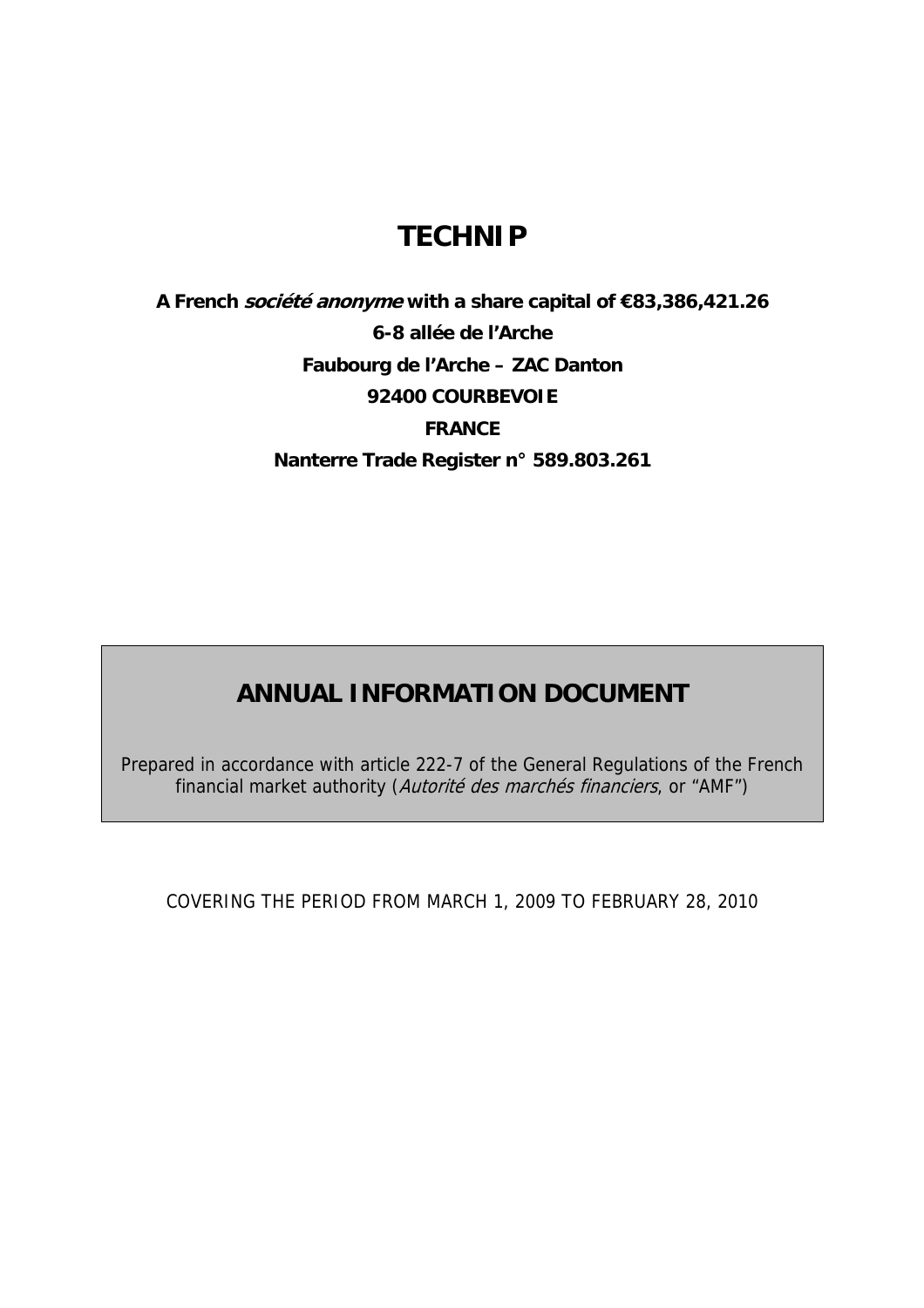In accordance with article 222-7 of the AMF's General Regulations, the Company, listed on Euronext Paris by Euronext (Code Euroclear France: 13 170, Code ISIN: FR0000131708), prepared an annual information document referencing all information published or made public in France over the past 12 months in compliance with legal or regulatory requirements in regards to financial instruments, issuers of financial instruments, and markets for financial instruments.

This document, which contains the following information, will be posted on the AMF's website.

| <b>Information made public</b>                           | Where the information may be obtained                    |
|----------------------------------------------------------|----------------------------------------------------------|
| PERIODIC INFORMATION                                     |                                                          |
| Press releases on the Company's financial                |                                                          |
| results                                                  |                                                          |
| Financial results for the 1st quarter 2009               | www.amf-france.org                                       |
| (April 30, 2009)                                         | www.technip.com                                          |
| Financial results for the 1 <sup>st</sup> half 2009      | www.amf-france.org                                       |
| (July 23, 2009)                                          | www.technip.com                                          |
| Financial results for the 3rd quarter 2009               | www.amf-france.org                                       |
| (November 13, 2009)                                      | www.technip.com                                          |
| 2009 full year results                                   | www.amf-france.org                                       |
| (February 18, 2010)                                      | www.technip.com                                          |
| <b>Quarterly financial information</b>                   |                                                          |
| 1st quarter 2009                                         | www.technip.com<br>April 30, 2009                        |
| 1st half 2009 Financial Report                           | www.technip.com                                          |
|                                                          | July 23, 2009                                            |
| 3rd quarter 2009                                         | www.technip.com                                          |
|                                                          | November 13, 2009                                        |
| <b>Annual financial statements</b>                       |                                                          |
| Approval of the company's annual and consolidated        | www.balo.journal-officiel.gouv.fr                        |
| financial statements by the Shareholders' Meeting of     | Notice n° 0903020 of May 13, 2009                        |
| April 30, 2009                                           |                                                          |
| <b>Reference Document</b>                                |                                                          |
| Reference Document for the fiscal year ended             | www.amf-france.org                                       |
| December 31, 2008                                        | Filing n° D.09-0152 on March 25, 2009<br>www.technip.com |
| <b>INFORMATION ON SHARE CAPITAL</b>                      |                                                          |
| Share capital and voting rights                          |                                                          |
| Publication of the total number of Technip's voting      | www.balo.journal-officiel.gouv.fr                        |
| rights as of the date of the Shareholders' Meeting of    | Notice n° 0903245 of May 15, 2009                        |
| April 30, 2009                                           |                                                          |
| Monthly publications on Technip's share capital and      | www.amf-france.org                                       |
| voting rights                                            | www.technip.com                                          |
| <b>Transactions involving treasury shares</b>            |                                                          |
| Transaction involving Technip's treasury shares          | www.technip.com                                          |
| (completed on June 10, 2009)<br><b>CAPITAL INCREASES</b> | June 10, 2009                                            |
|                                                          |                                                          |
| Notice of capital increase following the exercise of     | Register of the Nanterre Commercial Court                |
| share subscription options                               | Notice n°9703 of April 2, 2009<br>Les Petites Affiches   |
|                                                          | Notice n° 011928 of March 31, 2009                       |
| <b>SHAREHOLDERS' MEETING</b>                             |                                                          |
| Notice of Shareholders' Meeting as notice to convene     | www.balo.journal-officiel.gouv.fr                        |
| dated March 25, 2009                                     | Notice n° 0901435 of March 25, 2009                      |
|                                                          | www.technip.com                                          |
|                                                          |                                                          |
|                                                          |                                                          |
| Notice to convene the Shareholders' Meeting of April     | Les Petites Affiches                                     |
| 30, 2009                                                 | Notice n° 013843 of April 15, 2009                       |
|                                                          | www.technip.com                                          |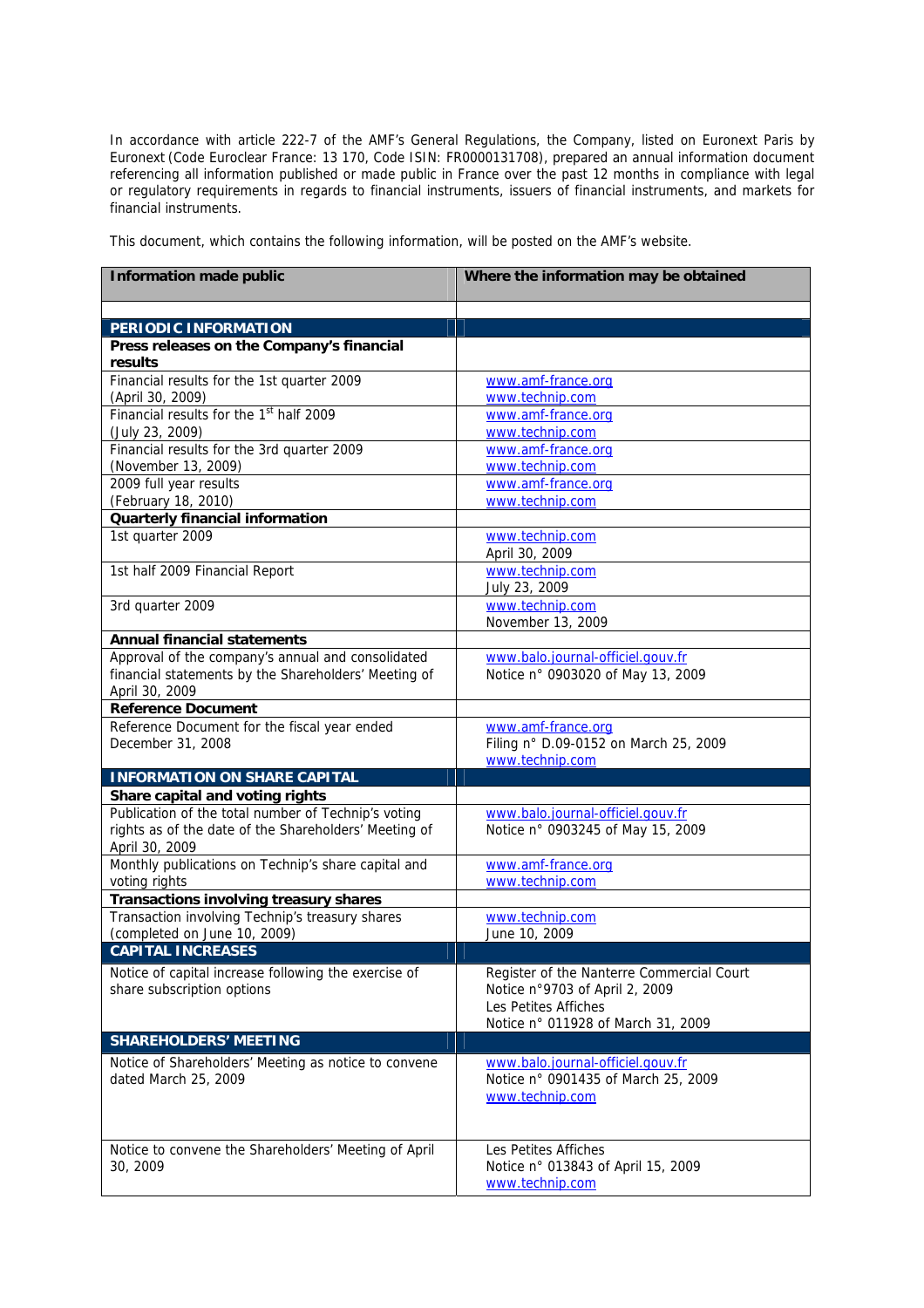| <b>Statutory Auditors' Reports</b>                                       | www.technip.com                                           |
|--------------------------------------------------------------------------|-----------------------------------------------------------|
| 2008 Activity and Sustainable Development Report                         | www.technip.com                                           |
| Statement of Statutory Auditors' Fee                                     | www.technip.com                                           |
| Annual Information Document (from March 1, 2008 to<br>February 28, 2009) | www.technip.com                                           |
| Chairman's report on Internal Control                                    | www.technip.com                                           |
| Statutory Auditors' report on Chairman's report                          | www.technip.com                                           |
| Minutes of the Shareholders' Meeting of April 30, 2009                   | www.amf-france.org<br>www.technip.com                     |
| Notice of appointment of three new directors                             | Les Petites Affiches<br>Notice n° 021153 of June 12, 2009 |
| <b>OTHER PRESS RELEASES</b>                                              |                                                           |
| (See list attached hereto)                                               |                                                           |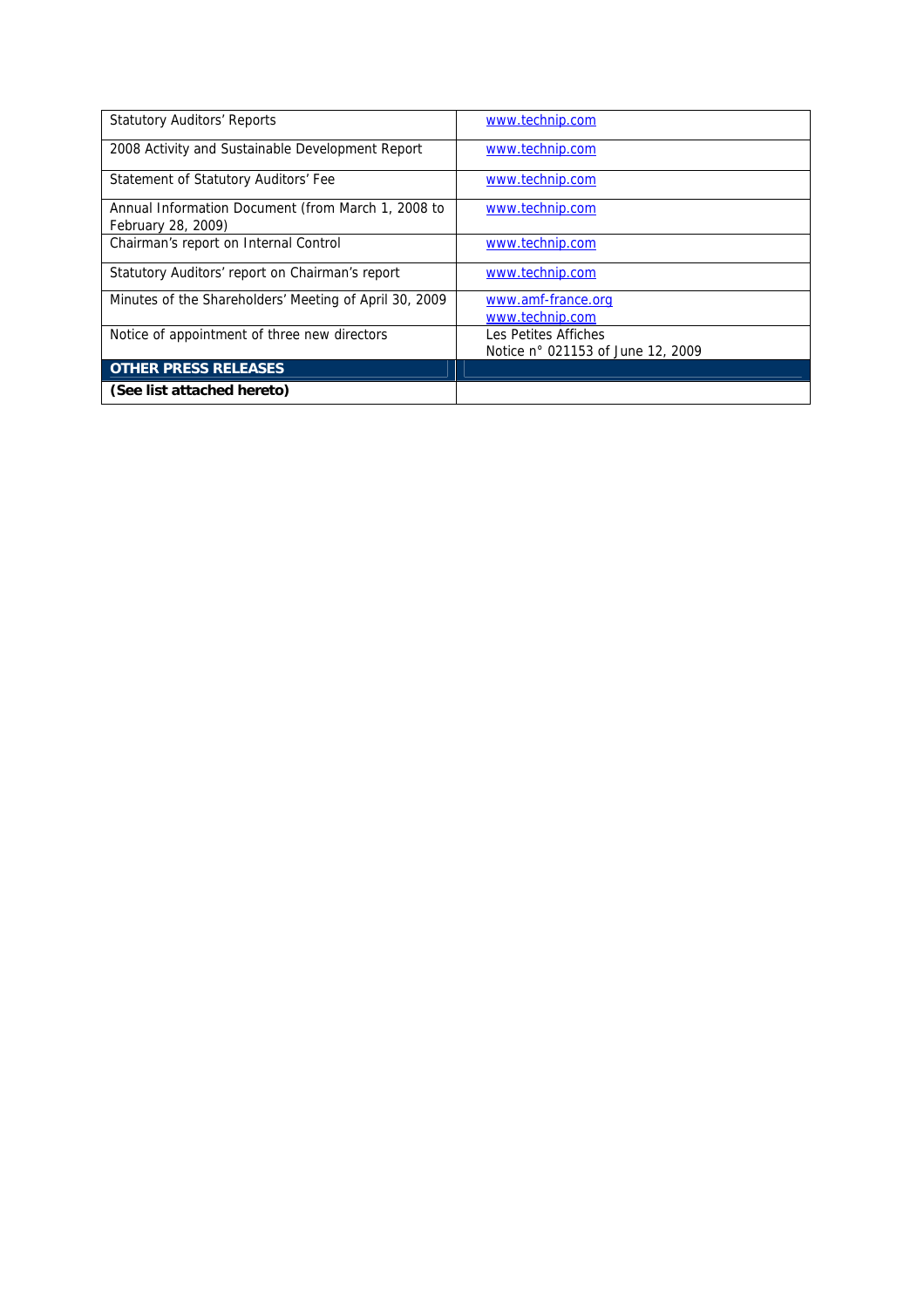## **Annex to Annual Information Document**

## **2010 Press Releases**

| <b>February 26, 2010</b> | Technip/Chiyoda awarded a contract for PMP Onshore facilities in Qatar                                                           |
|--------------------------|----------------------------------------------------------------------------------------------------------------------------------|
| <b>February 23, 2010</b> | Technip awarded two contracts for field developments in UK North Sea                                                             |
| <b>February 18, 2010</b> | 2009 fourth quarter and full year results                                                                                        |
| <b>February 15, 2010</b> | Technip awarded Subsea Contract in the Mediterranean sea                                                                         |
| <b>February 12, 2010</b> | Technip: Charge for potential resolution of the TSKJ Nigeria matter in the US; Q4-09<br>operating performance above expectations |
| February 3, 2010         | Release date of 4 <sup>th</sup> quarter and full year 2009 results and conference call                                           |
| <b>January 27, 2010</b>  | Technip awarded augmentation pipeline contract at the Broom field in UK North Sea                                                |
| <b>January 25, 2010</b>  | Technip and Subsea 7 awarded subsea installation contract for the CWLH<br>redevelopment project in Australia                     |
| <b>January 20, 2010</b>  | Technip awarded a subsea contract in West Africa                                                                                 |
| <b>January 5, 2010</b>   | Technip awarded a front end engineering design contract in Venezuela                                                             |

| 2009 Press Releases |                                                                                              |
|---------------------|----------------------------------------------------------------------------------------------|
| December 21, 2009   | Technip awarded a FEED contract for a proposed floating LNG unit in Brazil                   |
| December 15, 2009   | Technip awarded two contracts for the Schiehallion field in the North Sea                    |
| December 14, 2009   | Technip awarded contract for the Wheatstone project processing platform in Australia         |
| December 10, 2009   | Technip awarded a subsea contract in Egypt                                                   |
| December 8, 2009    | Technip awarded contract for the Åsgard gas transfer project in Norway                       |
| November 20, 2009   | Technip awarded gas facilities contract in Abu Dhabi                                         |
| November 19, 2009   | Technip and Schlumberger announce joint development agreement                                |
| November 18, 2009   | Technip and Saudconsult to establish an engineering center in the Kingdom of Saudi<br>Arabia |
| November 13, 2009   | 2009 third quarter results                                                                   |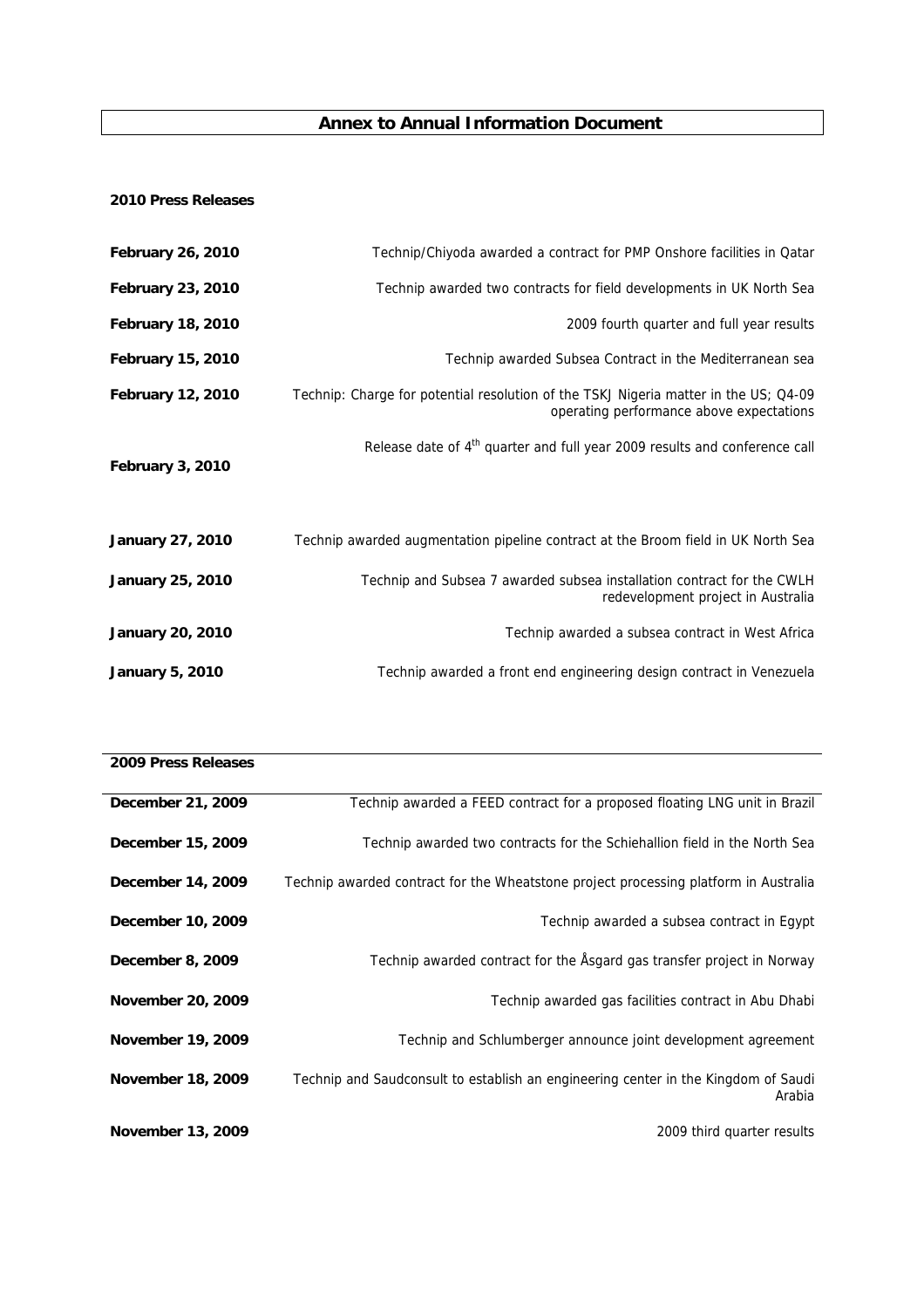| <b>November 9, 2009</b> | Technip awarded a subsea contract for the Appaloosa development field in the Gulf of<br>Mexico                       |
|-------------------------|----------------------------------------------------------------------------------------------------------------------|
| October 26, 2009        | Technip awarded contract for the Goliat field development in Norway                                                  |
| October 22, 2009        | Technip awarded two contracts for the development of the Jubilee field in Ghana                                      |
| September 25, 2009      | Technip awarded a subsea contract for the Isabela development in the Gulf of Mexico                                  |
| September 23, 2009      | Technip awarded contract for the Oselvar field development in Norway                                                 |
| September 21, 2009      | Technip joins the CAC 40 Index                                                                                       |
| September 11, 2009      | Technip joins StatoilHydro in announcing the inauguration of the world's first full-scale<br>floating wind turbine   |
| September 9, 2009       | Technip welcomes the FSI as shareholder                                                                              |
| August 25, 2009         | Technip awarded a subsea contract for the Ozona project in the Gulf of Mexico                                        |
| <b>August 18, 2009</b>  | Technip awarded contract for an oil recovery trial project in Indonesia                                              |
| July 31, 2009           | Technip awarded contract by EDF for a gas storage project in Germany                                                 |
| July 28, 2009           | Shell awards floating LNG contracts to Technip and Samsung                                                           |
| July 23, 2009           | 2009 second quarter results                                                                                          |
| July 17, 2009           | Technip awarded two subsea contracts for the Caesar/Tonga field in the Gulf of Mexico                                |
| July 10, 2009           | Technip awarded two major contracts for the new Jubail export refinery in Saudi Arabia                               |
| July 8, 2009            | Release date of 2 <sup>nd</sup> quarter 2009 results and conference call                                             |
| June 22, 2009           | Technip awarded contract for a 800,000 tons/year liquefied natural gas plant in China                                |
| June 15, 2009           | Technip acquires a new construction support vessel                                                                   |
| June 4, 2009            | Technip awarded a services contract for a proposed new nitrogen complex in Peru                                      |
| June 2, 2009            | Technip awarded a contract for the K2 field in the Gulf of Mexico                                                    |
| May 28, 2009            | Technip expands its technological leadership in ethylene by acquiring intellectual<br>property rights from Heliswirl |
| May 26, 2009            | Technip awarded a contract for the Angostura gas project in the Caribbean Sea                                        |
| May 12, 2009            | Technip awarded two contracts by Bluewater Industries in the Gulf of Mexico                                          |
| May 5, 2009             | Technip awarded a subsea contract for the Daniel Boone field in the Gulf of Mexico                                   |
| April 30, 2009          | Technip post AGM                                                                                                     |
| April 30, 2009          | 2009 first quarter results                                                                                           |
| April 6, 2009           | Chiyoda and Technip join Qatargas 2 in announcing the inauguration of the world's<br>largest LNG trains              |
| March 26, 2009          | Technip publishes its "Document de Référence 2008"                                                                   |